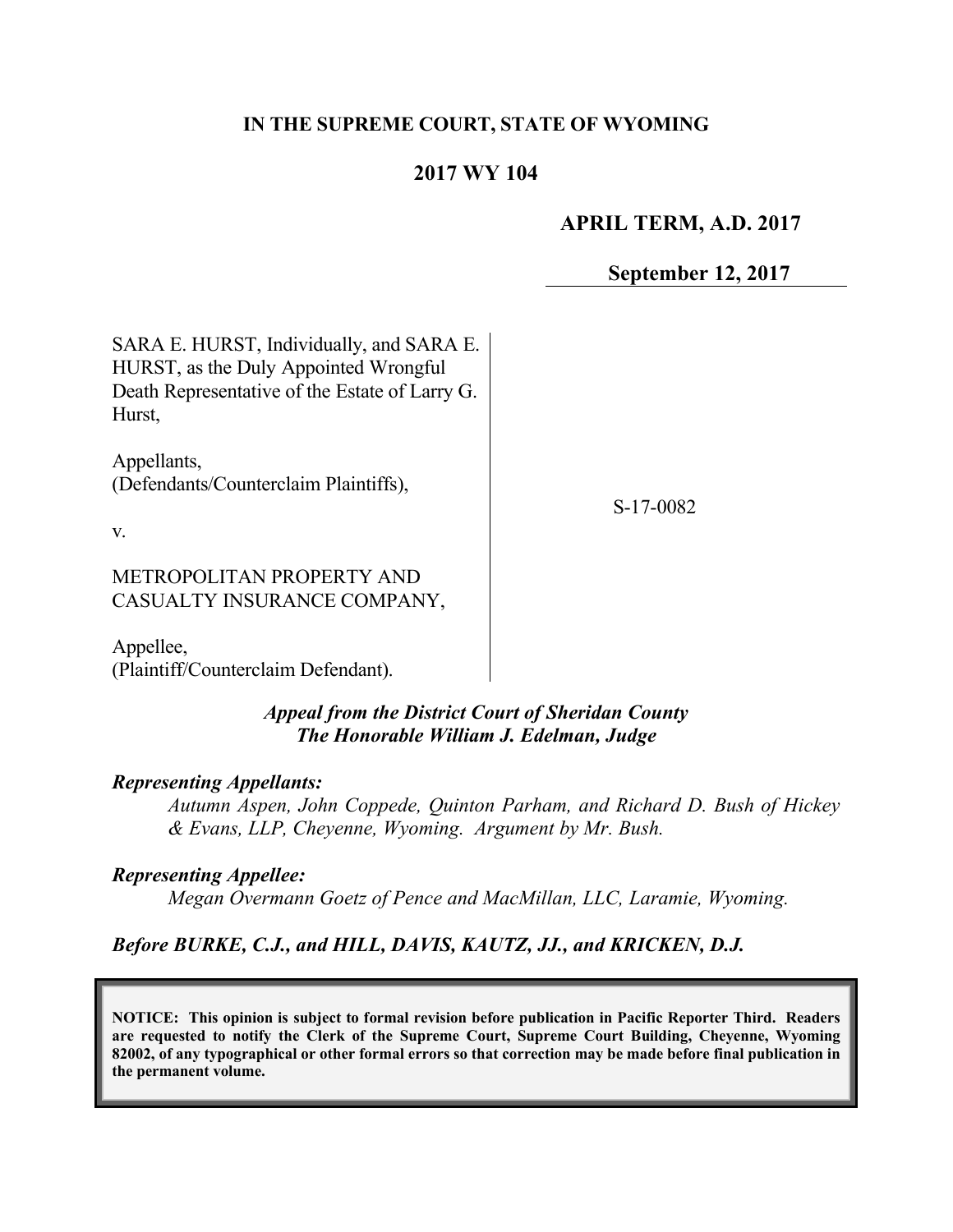#### **KRICKEN, District Judge**.

[¶1] On May 31, 2014, Larry Hurst was killed and Sara Hurst, seriously injured, while riding their bicycles after a vehicle, driven by Hannah Terry (Terry), negligently and consecutively struck each of their bicycles. Terry was not insured at the time. Thereafter, the Hursts filed a claim with their uninsured motorist insurance carrier, Metropolitan Property and Casualty Insurance Company (MetLife), who, in turn, filed a Complaint for Interpleader against Sara Hurst; the Estate of Larry Hurst (collectively, the Hursts); and Blue Cross Blue Shield of Wyoming,<sup>1</sup> seeking an order that the defendants interplead and settle their rights to the uninsured motorist (UIM) coverage provided for in the Hursts' MetLife policy (the Policy). The Policy provided UIM coverage/benefits in the amount of "\$300,000 each person/\$300,000 each accident." MetLife contended that the injuries to the Hursts and caused by Terry were the result of one (1) accident, resulting in a maximum of \$300,000 in coverage. The Hursts argued that their injuries were the result of two (2) accidents, warranting \$600,000 in coverage. The Hursts and MetLife filed cross-motions for summary judgment, along with a stipulation of the underlying facts. The district court granted summary judgment in favor of MetLife, finding there was only one (1) accident for purposes of determining the amount of UIM coverage. The Hursts appealed. We reverse and remand, concluding that, although the district court adopted the correct legal theory upon which to determine the number of accidents for application of UIM coverage and policy limits, the factual record is insufficient for a legal conclusion as to whether Terry maintained or regained control of her vehicle during her collisions with the Hursts. As a result, summary judgment was improperly granted.

# *ISSUE(S)*

- $[$ [2] In their appeal, the Hursts present the following issue(s):
	- 1. Did the district court err in its ruling on cross-motions for summary judgment that there was one (1) rather than two (2) accidents for purposes of determining the amount of uninsured motorist coverage for Joint-Appellants Larry and Sara Hurst who were separately struck by an uninsured motorist while on bicycles?

Stated more specifically:

<sup>&</sup>lt;sup>1</sup> Blue Cross Blue Shield of Wyoming (BCBS) asserted a claim against the \$300,000 deposited by MetLife in the interpleader action for reimbursement of the medical bills paid to treat the injuries Sara Hurst sustained as a result of being stricken by Terry's minivan on May 31, 2014. BCBS settled its claim against Sara in the underlying interpleader action.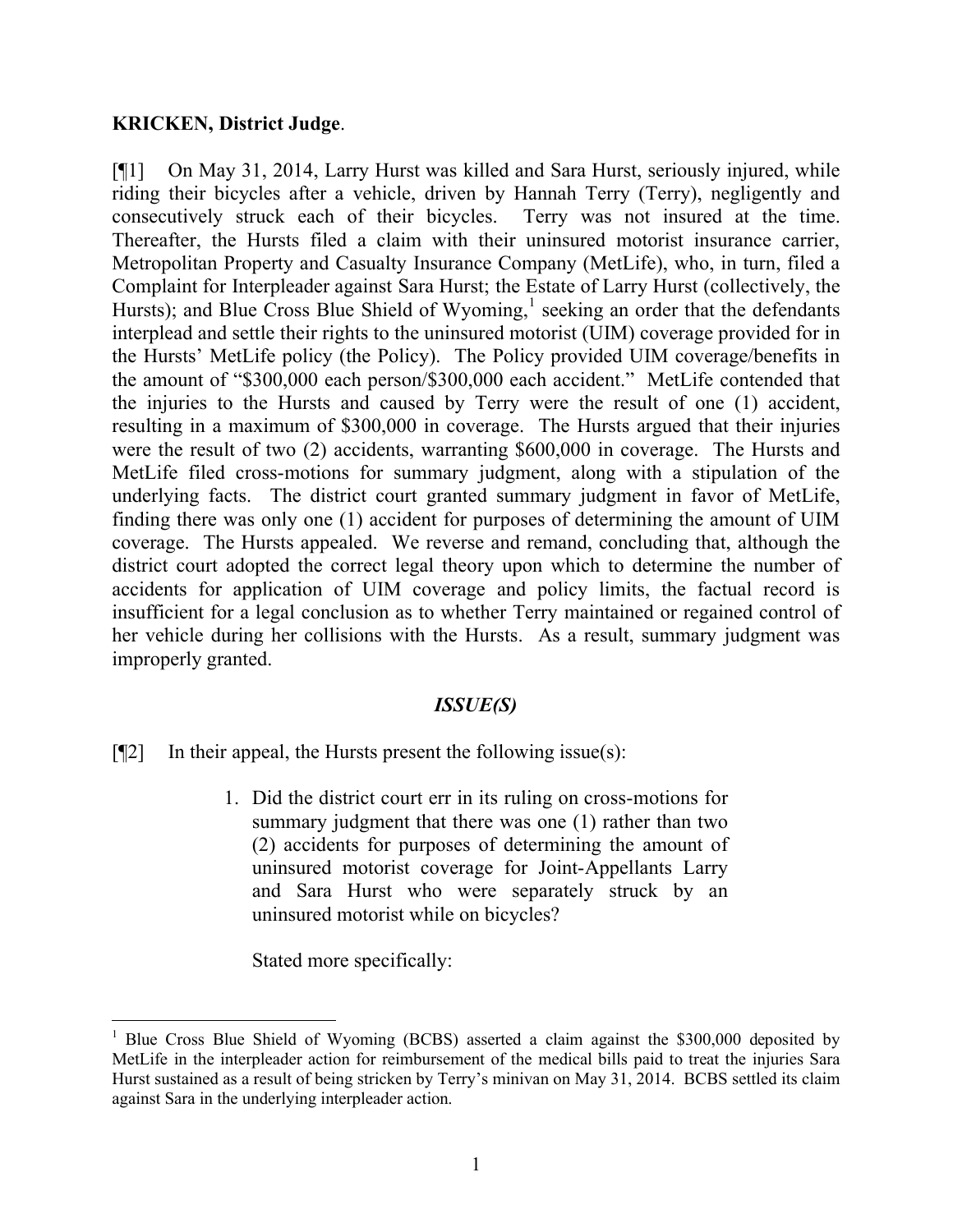- (a) Did the district court adopt the correct theory, i.e. causation, to determine there was one (1) accident in a case involving uninsured motorist coverage?
- (b) Did the district court correctly apply the causation theory to determine there was one (1) accident in light of the stipulated facts?
- (c) Did the district court correctly apply the *Matty*  decision, which it relied on, to determine there was only one (1) accident?
- (d) Did the district court properly construe/interpret the uninsured motorist coverage to determine that one (1) accident, a term that is undefined in the applicable policy, occurred on May 31, 2014?

MetLife generally agrees, phrasing the issue as:

Whether the district court correctly determined there was "one accident" at issue in this matter.

#### *FACTS*

[¶3] The parties stipulated to the following facts before the district court, as follows:

On May 31, 2014, at approximately 12:10 p.m., Larry and Sara were riding separate bicycles and headed south in the 4000 block of Coffeen Avenue/US Highway 87 near the city of Sheridan, state of Wyoming. Sara was riding her bicycle approximately thirty (30) feet in front of Larry. Both bicycles were being ridden on the shoulder of the road, within the emergency lane, and out of the lane of traffic.

At approximately 12:10 p.m. on May 31, 2014, Hannah Terry, driving a 2012 Dodge Caravan (minivan), was also traveling south on Coffeen Avenue at a speed of approximately fifty (50) MPH when her minivan entered the emergency lane (shoulder of the road).

. . .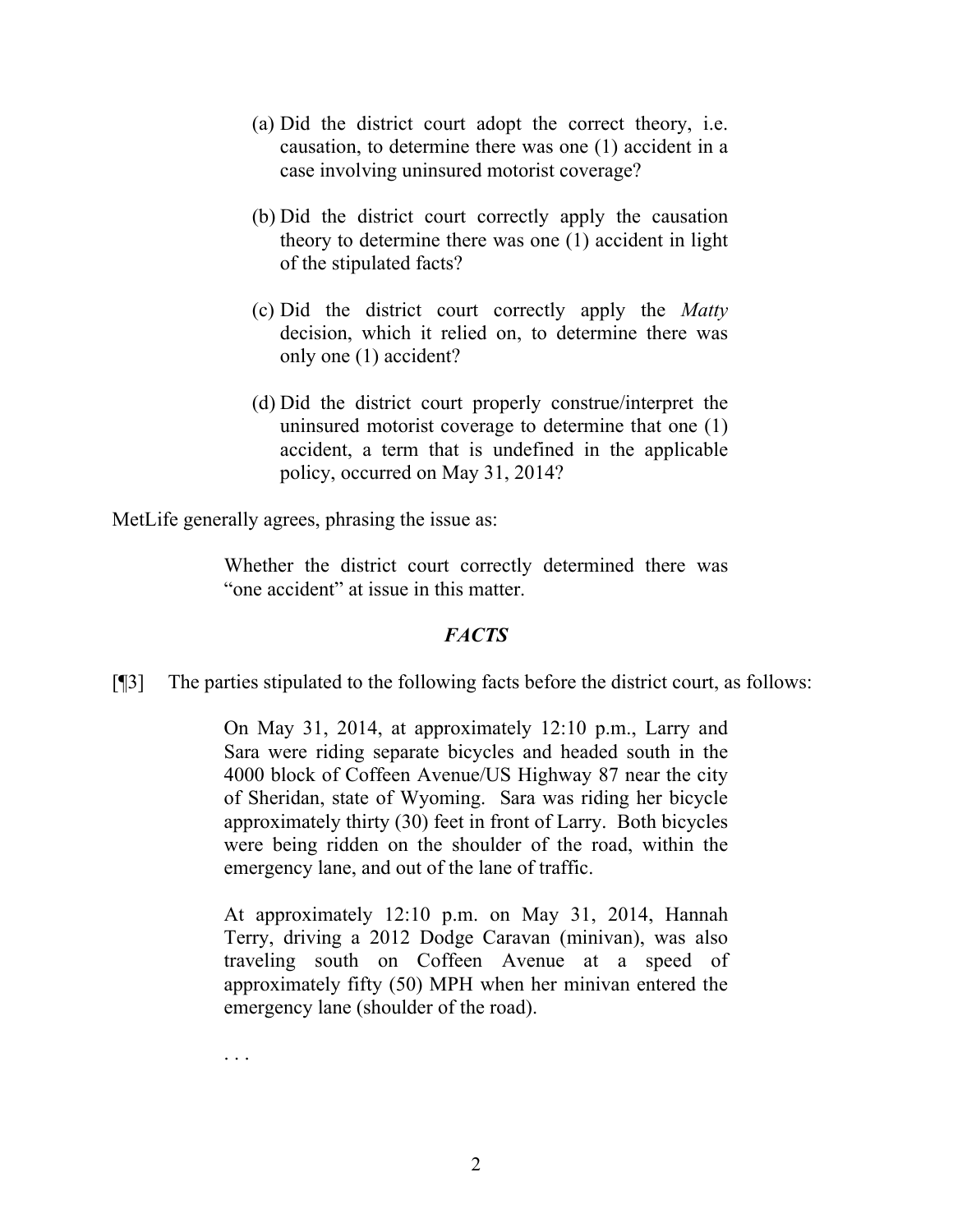After entering the emergency lane, the left front of her minivan struck Larry's bicycle from behind, throwing Larry from his bicycle and over the roof of the minivan. Larry was thrown approximately 166 feet following impact with the minivan. . . .

After striking Larry, the minivan continued to travel in the emergency lane for approximately thirty (30) more feet before it struck Sara's bicycle from behind. After being struck by the left front of the minivan, Sara's bicycle was pushed by the minivan until it came to a stop. Sara remained on the hood of the minivan after it struck her. At some point following the impact, Sara also struck the windshield of the minivan. . . .

There was approximately one-half  $(1/2)$  to one  $(1)$  second between Hannah Terry first striking Larry Hurst and subsequently striking Sara Hurst with the minivan.

. . .

Larry succumbed to his injuries shortly after being struck by the minivan, which was a direct result of the negligent driving of Hannah Terry. . . .

Sara sustained multiple serious physical injuries and trauma as a result of the negligent driving of Hannah Terry, including a concussion, collapsed lung(s), pulmonary contusion, internal bleeding, a thoracic fracture, as well as fractures to her leg and ribs. . . . .

The minivan showed no mechanical failure and appeared to be in good condition.

The roadway was in good condition and was not a factor.

The weather was good and was not a factor.

Both bicycles ridden by the Hursts were in good condition and were not factors.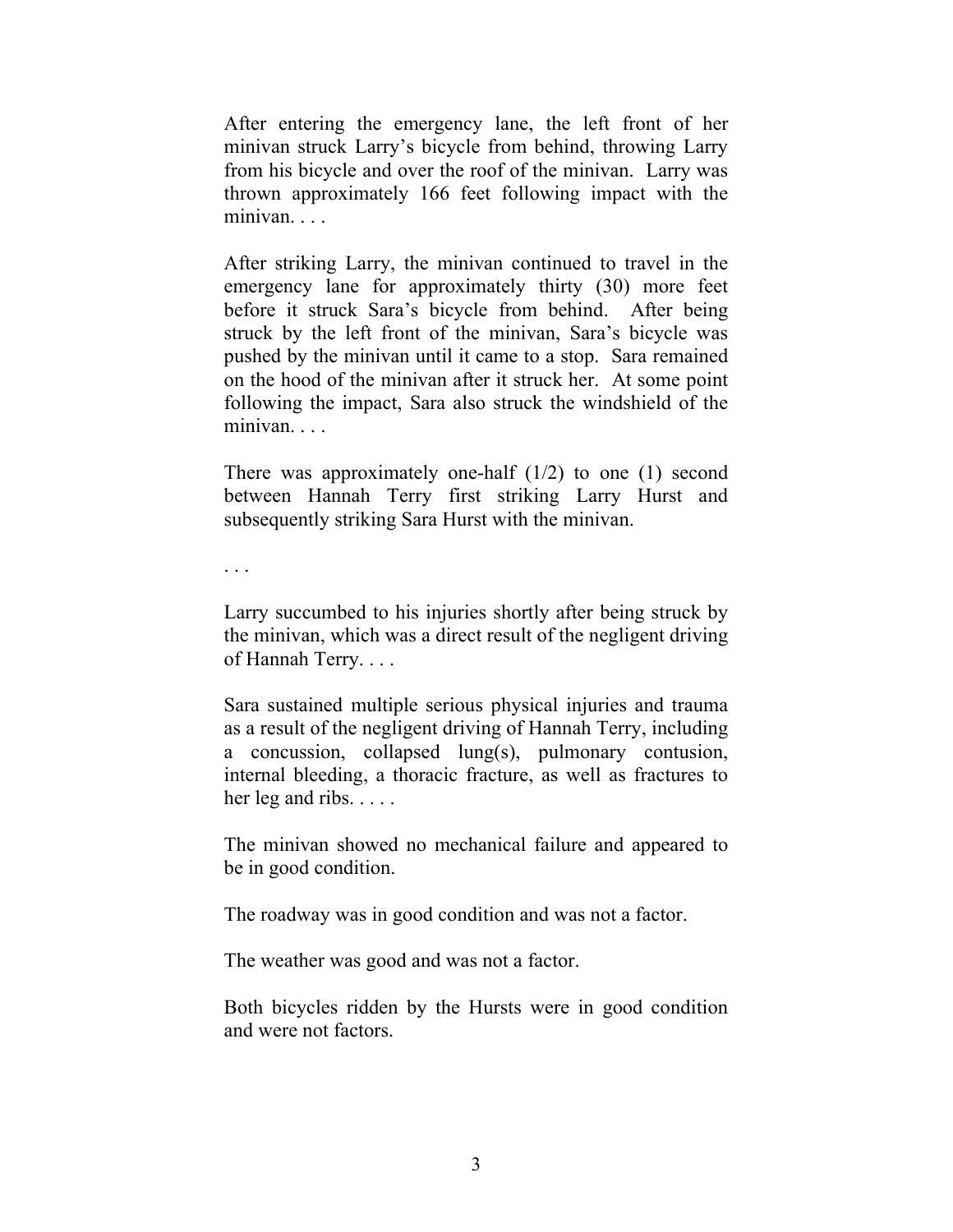Both bicycles ridden by the Hursts were about 2.5 to 3 feet inside the shoulder of the road and were not an obstacle to traffic.

Hannah Terry had sufficient sight distance before striking the bicycles ridden by the Hursts.

Hannah Terry had driven her vehicle onto the shoulder of the road when she struck the bicycles ridden by the Hursts, even though there were no obstacles in the road.

(Internal paragraph numbers omitted.)

[¶4] On the date of these events, Terry was an uninsured driver. The Hursts were named insureds on an automobile liability insurance policy they purchased from MetLife (the Policy). The Policy provided uninsured motorist (UIM) coverage in the amount of "\$300,000 each person/\$300,000 each accident."

[¶5] The Policy endorsement for UIM coverage provided, in relevant part:

# "Limit of Liability"

A. The limit of liability shown in the Declarations for "each person" is the most we will pay for all damages, including prejudgment and post-judgment interest, due to BI to any one person as a result of any one accident. This includes all damages sustained by any other person as a result of that BI. Subject to this limit for "each person", the limit shown in the declarations for "each accident" is the most we will pay for all damages, including prejudgment and postjudgment interest, arising out of BI sustained by two or more persons resulting from **any one accident**.

If a single limit is shown in the Declarations for "each accident" this is the most we will pay for **any one accident**. . . .

The limit of liability includes damages for care, loss of consortium, emotional distress, and loss of services or death.

This is the most we will pay regardless of the number of: 1. insureds;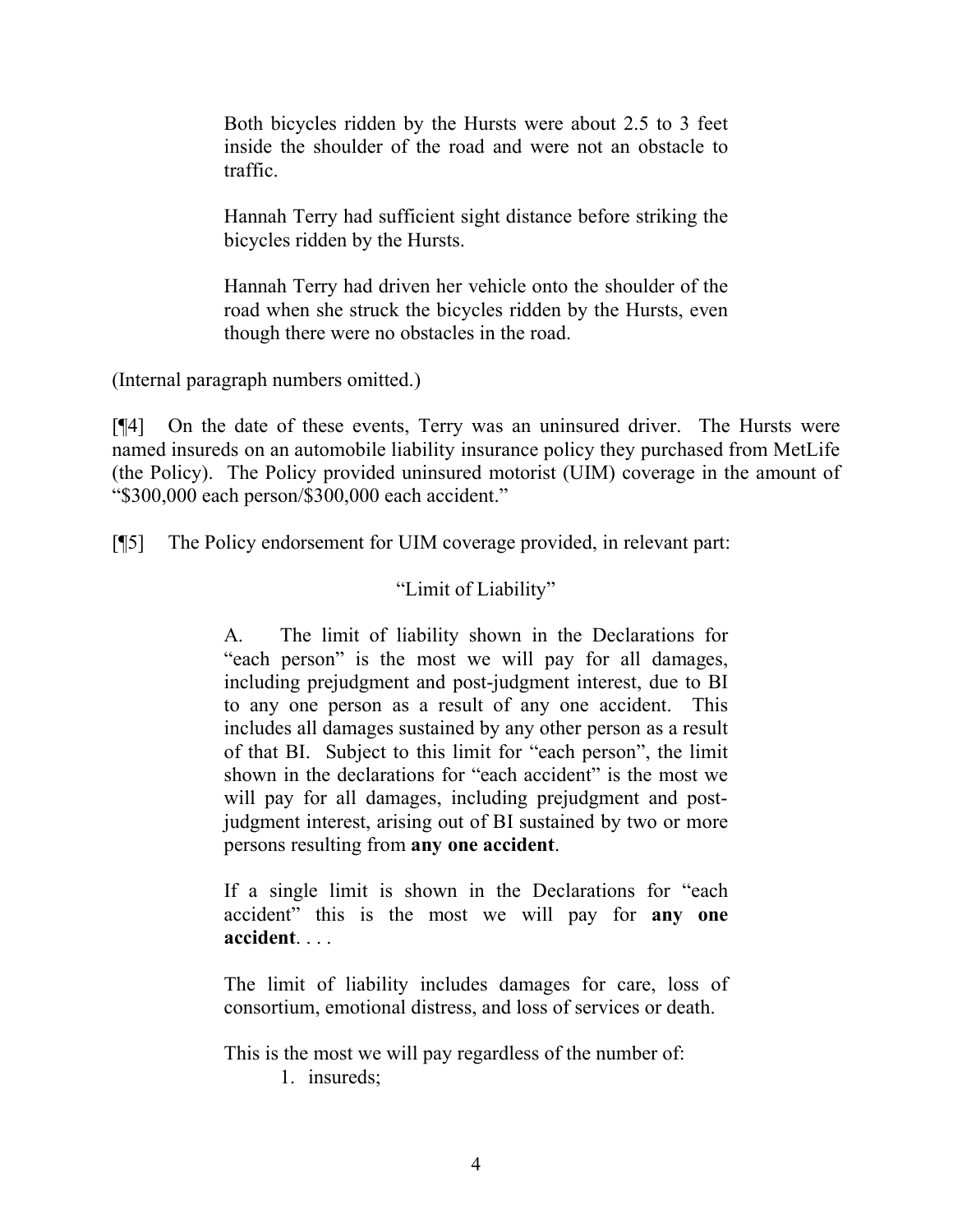- 2. claims made;
- 3. vehicles shown in the Declarations;
- 4. premiums shown in the Declarations; or
- 5. vehicles involved in the accident.

(Emphasis added.)

[¶6] Based on the Policy language, MetLife deposited \$300,000 with the district court in the underlying interpleader action, asserting that amount represented its full policy limits for the one accident that resulted in injuries to the Hursts. The Hursts disagreed and argued, instead, that policy limits were \$600,000, in accordance with the Policy, as their injuries were a result of two accidents. The Policy did not define "one accident."

[¶7] After cross-motions for summary judgment were filed, the district court applied a legal doctrine known as the "cause theory" to conclude that only one (1) accident had occurred and, thus, MetLife's policy limit for UIM coverage was \$300,000. This appeal by the Hursts followed.

# *STANDARD OF REVIEW*

[¶8] The parties agree, as does this Court, that a *de novo* standard of review applies for determining the grant of summary judgment. *See Blagrove v. JB Mech*, 934 P.2d 1273, 1275 (Wyo. 1997). This Court affords no deference to the district court's ruling and, instead, reviews a "summary judgment in the same light as the district court, using the same materials and following the same standards." *Lindsey v. Harriet*, 2011 WY 80, ¶ 18, 255 P.3d 873, 880 (Wyo. 2011). When, as here, the district court resolved the case by the grant and denial of cross-motions for summary judgment, "both the grant and the denial of the motions for a summary judgment are subject to appeal" if the decision completely resolves the case. *Lindsey*, ¶ 18, 255 P.3d at 880 (quoting *Lieberman v. Wyoming.com LLC*, 11 P.3d 353, 356 (Wyo. 2000)).

# *ANALYSIS*

[¶9] The sole issue in this appeal revolves around the meaning of "any one accident," as contained in the Hursts' UIM coverage language in the Policy. That term is not defined therein.

# *The Language of the Policy*

[¶10] When summary judgment is based upon interpretation of an insurance policy, the rules of contract interpretation apply. *See St. Paul Fire and Marine Ins. Co. v. Albany County Sch. Dist. No. 1*, 763 P.2d 1255, 1258 (Wyo. 1988). "Interpretation of the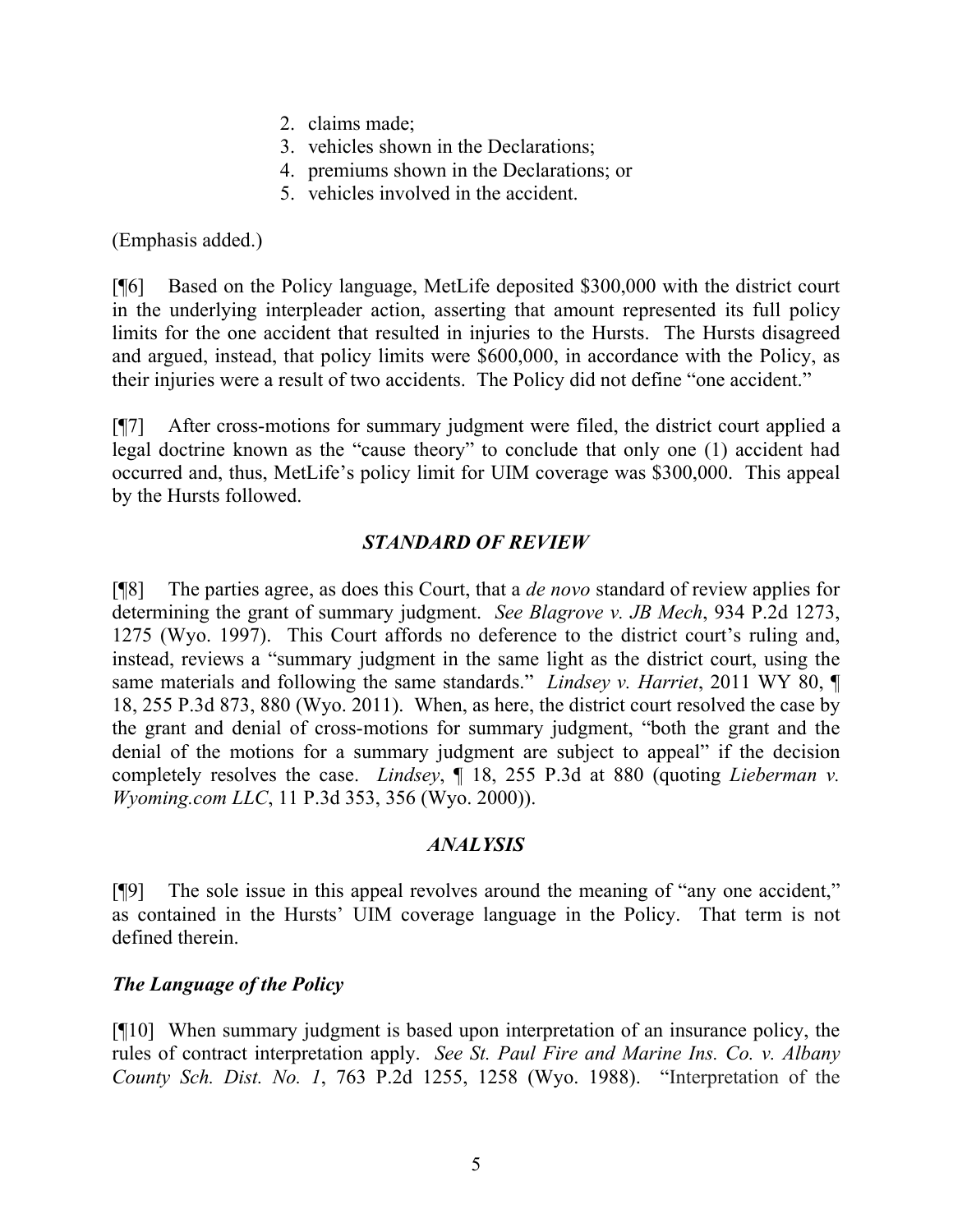contractual language is a matter of law for the court, provided the language is clear and unambiguous. If the language is not clear or there are other material issues of fact, summary judgment is not appropriate." *See N. Fork Land & Cattle, LLLP v. First Am. Title Ins. Co.*, 2015 WY 150, ¶ 10, 362 P.3d 341, 345 (Wyo. 2015) (internal citations omitted). *See also Thorkildsen v. Belden*, 2011 WY 26, ¶ 8, 247 P.3d 60, 62 (Wyo. 2011).

[¶11] As to the interpretation of an unambiguous contract, this Court previously has opined:

> A trial court follows a familiar path when interpreting or construing a contract. The primary focus is on determining the intent of the parties to the contract. The initial question is whether the language of the contract is clear and unambiguous. **If it is, then the trial court determines the parties' intent from the contract language alone. It does not consider extrinsic evidence, although it may consider the context in which the contract was written, including the subject matter, the purpose of the contract, and the circumstances surrounding its making, all to help ascertain what the parties intended when they made the contract**. The trial court then enforces the contract in accordance with the plain meaning its language would be given by a reasonable person. All of these issues-deciding whether a contract is unambiguous, determining the parties' intent from the unambiguous language, and enforcing the contract in accordance with its plain meaning-involve questions of law for the trial court.

*Fox v. Wheeler Elec., Inc.*, 2007 WY 171, ¶ 10, 169 P.2d 875, 878 (Wyo. 2007) (emphasis added). *See also Miner v. Jesse & Grace, LLC*, 2014 WY 17, 317 P.3d 1124 (Wyo. 2014); *Hopkins v. Bank of West*, 2013 WY 129, ¶¶ 19−20, 311 P.3d 151, 157 (Wyo. 2013).

[¶12] The parties' intent is determined by considering the instrument that memorializes the parties' agreement as a whole. *See Doctors' Co. v. Ins. Corp. of Am.*, 864 P.2d 1018, 1023 (Wyo. 1993). "This court utilizes a standard of interpretation for insurance policies which declares that the words used are given the plain meaning that a reasonable person, in the position of the insured, understands them to mean." *Id.* Further, "[b]ecause insurance policies represent contracts of adhesion where the insured has little or no bargaining power to vary the terms, if the language is ambiguous, the policy is strictly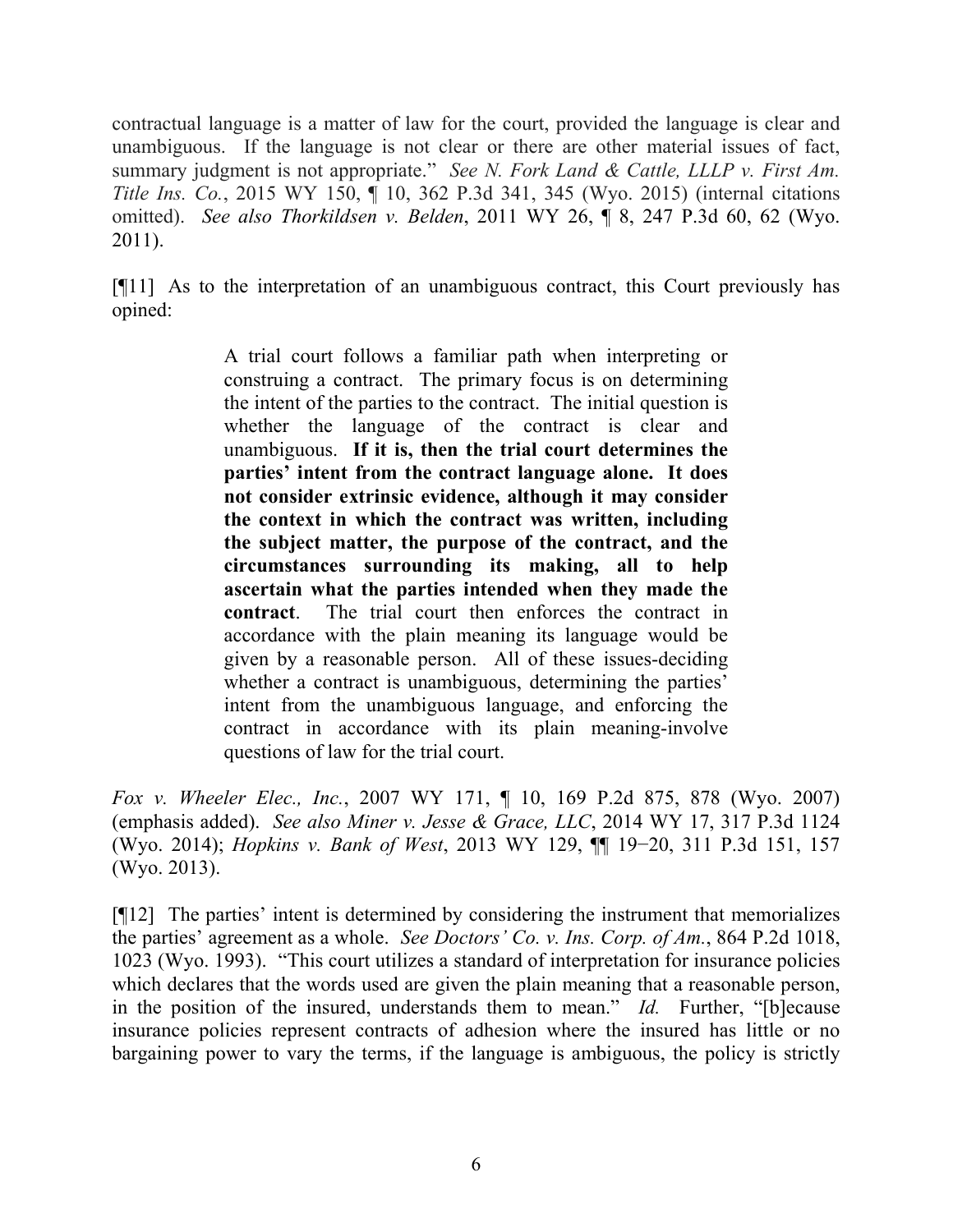construed against the insurer. . . . However, the language will not be 'tortured' to create an ambiguity." *N. Fork Land & Cattle, LLLP*, ¶ 14, 362 P.3d at 346.

[¶13] In determining the ambiguity, or lack thereof, of the term "accident," as provided in the Policy, consideration of the dictionary definitions of "accident," is appropriate:

an unforeseen and unplanned event or circumstance;

an unfortunate event resulting especially from carelessness or ignorance[.]

*Accident*, Merriam-Webster, https://www.merriam-webster.com/dictionary/accident. "Event," likewise, is defined as:

> "[a] phenomenon or occurrence located at a single point in space-time," The American Heritage Dictionary of the English Language (4th ed. 2006), and as "any incident, good or bad," Webster's Revised Unabridged Dictionary (2006).

*State Auto Prop. & Cas. Co. v. Matty*, 690 S.E.2d 614, 616 (Ga. 2010). Yet, these definitions provide "a slender reed upon which to base a clear meaning of a contractual term." *Id*. They most certainly "do not dispense with the rule that contracts must be construed as a whole, or with the cardinal rule of construction, which is to ascertain the intent of the parties." *Id.* at 616−17 (internal citation omitted).

[¶14] Here, the parties agree that the language "any one accident" is unambiguous in terms of its *practical* meaning to a reasonable person in the position of the insured. Where the confusion lies is in its *legal* meaning vis-à-vis application of UIM benefit coverage and the determination of whether, in this particular instance, there was more than one (1) accident. To that extent, "interpretation of an insurance policy is a question of law." *Just v. Farmers Auto. Ins. Ass'n*, 877 N.W.2d 467, 471 (Iowa 2016) (citing *Greenfield v. Cincinnati Ins. Co.,* 737 N.W.2d 112, 117 (Iowa 2007)). This Court is called upon, then, to adopt a legal theory under which a definition of "one accident" may be derived.

# *Legal Theories of Interpretation of "One Accident"*

[¶15] There are three separate legal theories, or analytical approaches, that courts utilize to interpret the term "one accident," which appears to be standard insurance policy language: the cause theory, the effect theory, and the event theory. *See Am. Family Mut. Ins. Co. v. Wilkins*, 179 P.3d 1104, 1111 (Kan. 2008) ("Legal commentators have divided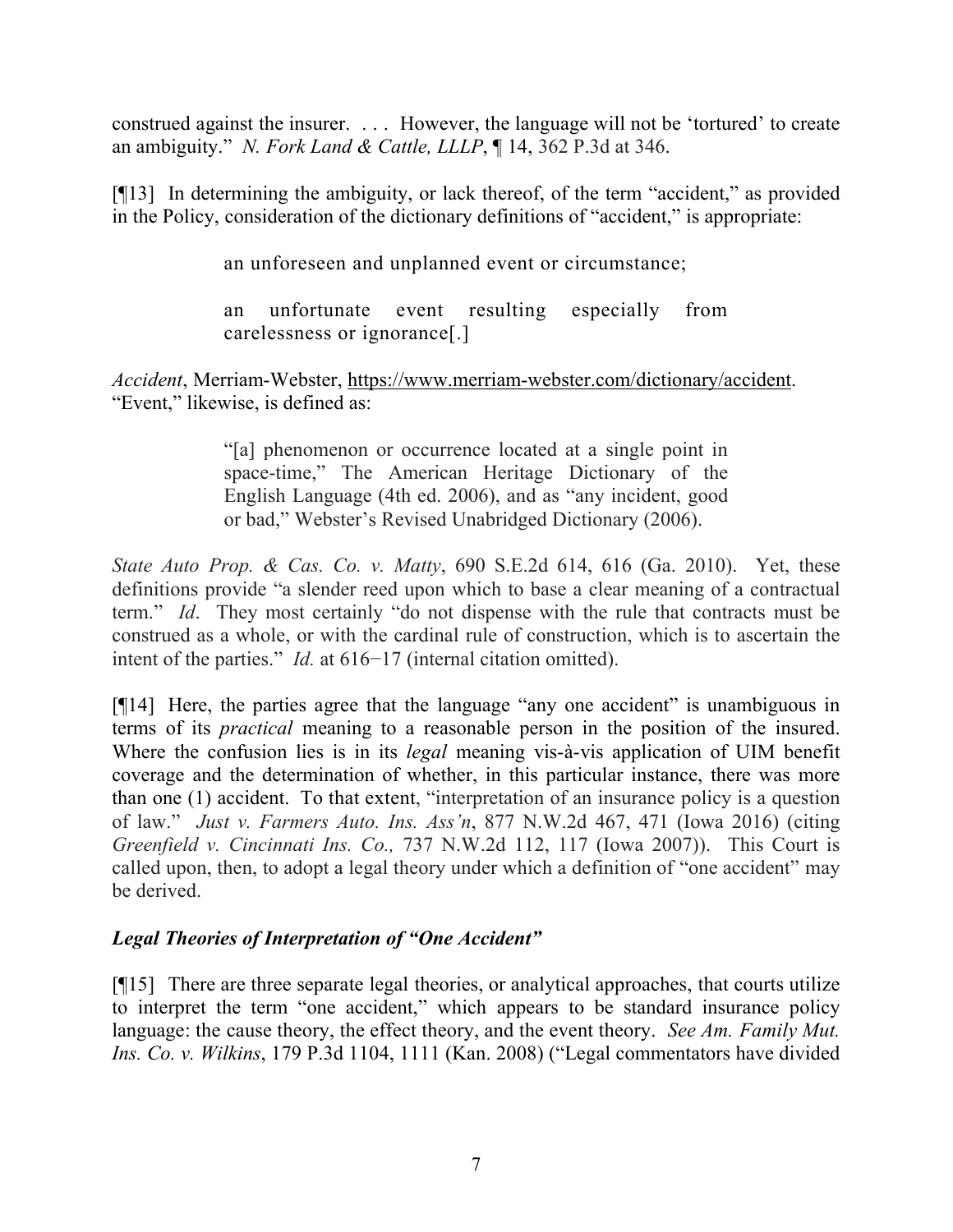the tests for determining the number of occurrences into three categories: cause, effect, and event-triggering liability.").

[¶16] Under the "cause theory," adopted by an "influential majority of jurisdictions," *see Matty*, 690 S.E.2d at 618, "the number of accidents is determined by the number of causes of the injuries, with the court asking if '[t]here was but one proximate, uninterrupted, and continuing cause which resulted in all of the injuries and damage.'" *Id.* at 617 (some internal quotation marks omitted) (quoting *Appalachian Ins. Co. v. Liberty Mut. Ins. Co.*, 676 F.2d 56, 61 (3d Cir. 1982)). *See Just*, 877 N.W.2d at 472−74; *Auto-Owners Ins. Co. v. Munroe*, 614 F.3d 322, 325−26 (7th Cir. 2010); *Washington v. McCauley*, 62 So.3d 173, 178, 184−85 (La. Ct. App. 2011); *Kan. Fire & Cas. Co. v. Koelling*, 729 S.W.2d 251, 252−53 (Mo. Ct. App. 1987); *Saint Paul-Mercury Indem. Co. v. Rutland*, 225 F.2d 689, 690−91, 693 (5th Cir. 1955); *Am. Cas. Co. of Reading, Pa. v. Heary*, 432 F.Supp. 995, 997 (E.D. Va. 1977); *Hyer v. Inter-Ins. Exch. of Auto. Club of S. Cal.*, 246 P. 1055, 1057 (Cal. Dist. Ct. App. 1926); *Bish v. Guar. Nat'l Ins. Co.*, 848 P.2d 1057, 1058 (Nev. 1993) (per curiam); *Truck Ins. Exch. v. Rohde*, 303 P.2d 659, 660−61, 664 (Wash. 1956) (en banc); *Olsen v. Moore*, 202 N.W.2d 236, 238, 241 (Wisc. 1972). *See also* 7A Am. Jur. 2d *Automobile Insurance* § 431, Westlaw (database updated August 2017); 12 Steven Plitt, et al., *Couch on Insurance 3d* § 170:7, Westlaw (database updated June 2017).

[¶17] Pursuant to this legal theory, "[if] one cause is interrupted and replaced by another intervening cause, then the chain of causation is broken, resulting in two or more occurrences depending on the number of intervening causes." *Wilkins*, 179 P.3d at 1111. "When collisions between multiple vehicles are separated by a period of time or the insured maintains or regains control of the vehicle before a subsequent collision, there are multiple occurrences." *Id.* at 1114. *See also Just*, 877 N.W.2d at 472−74.

[¶18] As recognized by the *Just* court:

Under the cause theory, courts have determined that more than one accident occurred when an intervening cause demarcated the collisions. *See Banner v. Raisin Valley, Inc.*, 31 F.Supp.2d 591, 593−94 (N.D. Ohio 1998). For instance, if the driver maintained or regained control of his or her vehicle before going on to hit a second car (or to hit the first again), the collisions can be deemed separate accidents. *See Liberty Mut. Ins. Co. v. Rawls*, 404 F.2d 880, 880−81 (5th Cir. 1968) (per curiam) (finding that two accidents occurred for purposes of liability limit where the insured struck two vehicles with a five-second interval between the collisions while fleeing from law enforcement because there was no evidence that the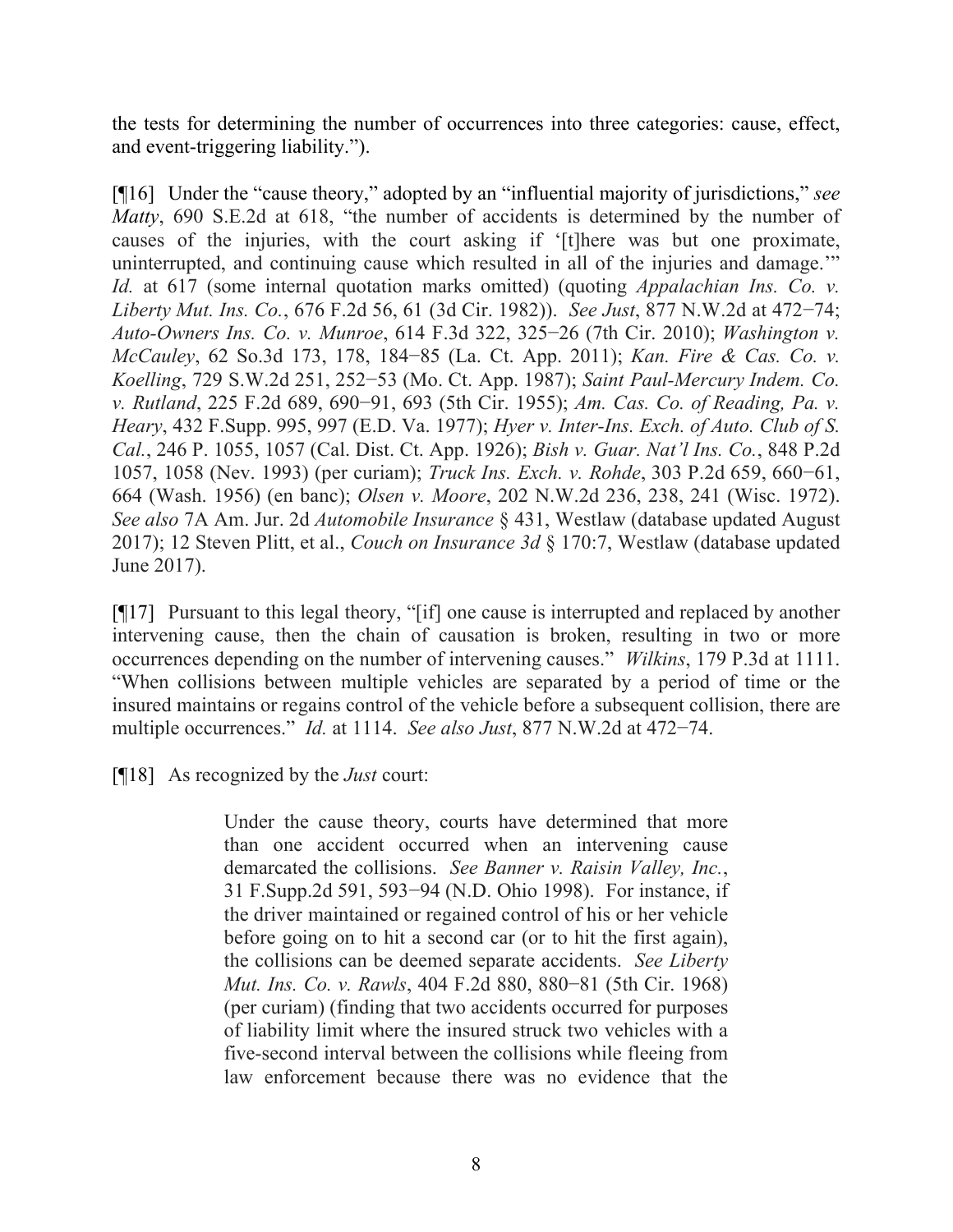insured lost control of his vehicle); *Amberge v. Lamb*, 849 F.Supp.2d 720, 721−22, 726 (E.D. La. 2011) (finding that four separate accidents occurred where driver impacted other vehicle "at four distinct points in time" and driver had maintained control of his vehicle throughout the impacts); *Ill. Nat'l Ins. Co. v. Szczepkowicz*, 185 Ill. App.3d 1091, 134 Ill. Dec. 90, 542 N.E.2d 90, 93 (1989) (finding that two accidents had occurred where five minutes elapsed between impacts and negligent driver had moved his vehicle but left it blocking the road after the first collision). As part of this analysis, courts examine the time and space interval between the collisions. *Welter v. Singer*, 126 Wis.2d 242, 376 N.W.2d 84, 87 (Ct. App. 1985) ("If cause and result are so simultaneous or so closely linked in time and space as to be considered by the average person as one event, courts adopting the 'cause' analysis uniformly find a single occurrence or accident."); *see Banner*, 31 F.Supp.2d at 593−94 (collecting cases).

*Just*, 877 N.W.2d at 473−74.

[¶19] Under the second alternative, the "effect theory," an approach utilized by a minority of the courts, the court considers the number of accidents from the perspective of the injured parties. *See Zurich Am. Ins. Co. v. Goodwin*, 920 So.2d 427, 432−33 (Miss. 2006). "[U]nder the effect test, the policy coverage limits are based on the effect of the accident, extending the insured's policy limits to each injured party." *Wilkins*, 179 P.3d at 1111 (citing *See, e.g., Anchor Casualty Co. v. McCaleb*, 178 F.2d 322, 324−25 (5th Cir. 1949) (concluding that each property owner damaged by a series of oil rig explosions was entitled to the \$5,000 per accident limit)). The effect theory has been criticized as not giving effect to the intent of the contracting parties. *See Amish Connection, Inc. v. State Farm Fire & Cas. Co.*, 861 N.W.2d 230, 236 (Iowa 2015).

[¶20] Under the third approach, the "event theory," the court considers the "number of events" that happened. *See Just*, 877 N.W.2d at 475−76; *National Liability & Fire Insurance Co. v. Itzkowitz*, 624 Fed. Appx. 758, 763 (2d Cir. 2015); *Hartford Accident & Indem. Co. v. Wesolowski*, 305 N.E.2d 907, 909–10 (N.Y.S. 1973). Under this theory, an accident or occurrence equates with the liability-triggering event, regardless of the details of how or why the event happened. *See Shamblin v. Nationwide Mut. Ins. Co.*, 332 S.E.2d 639, 644 (W. Va. 1985). Courts adopting this theory conclude that the term "accident" "could refer to the event, *i.e.*, 'the unintended and unexpected loss or hurt apart from its cause'; and in still other cases, it could refer to both the event and the cause." *Wilkins*, 179 P.3d at 1112. Thus, the liability-triggering event test is a narrow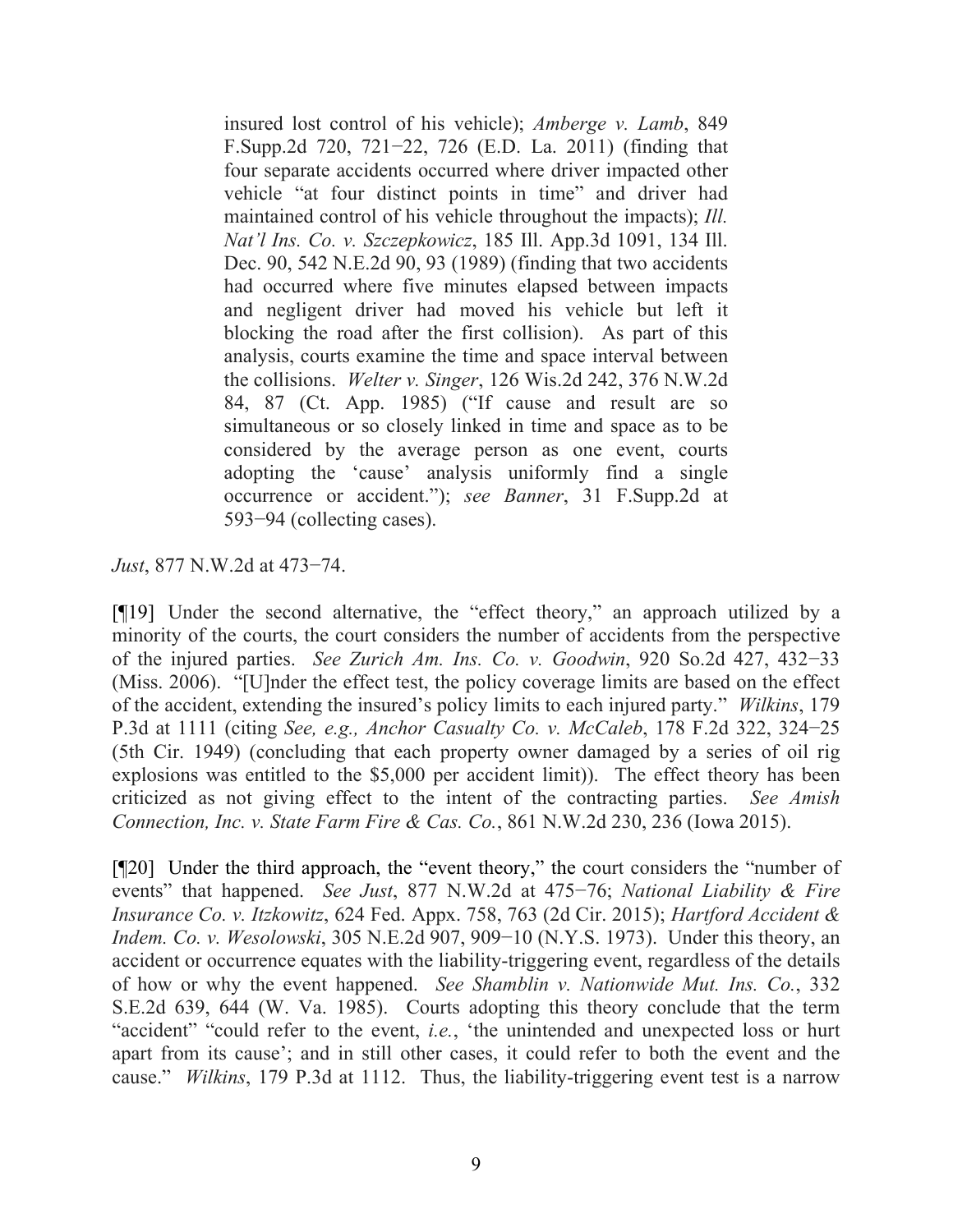class that can overlap with the cause test under certain circumstances. *Id.* Those critical of the event theory note: "The event theory, however, seems problematic . . . because it is not clear how the 'event' concept advances the analysis. Is event just another word for accident?" *Just*, 877 N.W.2d at 475−76.

# *Adoption of the Cause Theory in Wyoming*

[¶21] Here, as a matter of first impression, the district court adopted and applied the majority view, the cause theory, to determine the number of accidents at issue. The Hursts argue, in the alternative, either that the effect theory is the more appropriate test or that, if the cause theory is adopted, the district court misapplied that test under these circumstances. Although the Hursts make compelling arguments for the adoption of the effect theory in the application of solely UIM benefits, this Court finds the effect theory particularly problematic in its application to liability coverage for the same reasons expressed by the district court. One might consider a dual approach: application of the cause theory in liability coverage situations and application of the effect theory in UIM coverage situations. However, the Policy makes no distinction between the definition of "one accident" in the context of its liability coverage as compared to its UIM coverage. This Court, then, cannot justify applying varying definitions depending on the nature of the accident and whether the insured is the tortfeasor or the innocent injured party. To do so would be contrary to the language of the Policy.

[¶22] Ultimately, this Court agrees that the cause theory is the appropriate test upon which to determine the issue of the number of accidents that occurred for insurance liability. The rationale therefor is well expressed by the *Matty* court:

> "An influential majority of jurisdictions has adopted" the theory, and it "is consonant with the method of computation of [insurance] rates by sound rating organizations." Ohlsson at § 2.05[3]. In this regard, the *Rutland* court, in rejecting the effect theory, recognized that the word "accident" appeared in the limits-of-liability section of the policy and explained that

> > [m]anifestly, it was intended that the policy have monetary limits of coverage; but consideration of the amount stated in relation to the claimants damaged rather than the event causing the damage would make the policy potentially limitless. Moreover, it is well known that the premium rates for liability insurance are based upon the risk insured and the potential amounts of liability covered. Such a system of computing rates is simply incompatible with the idea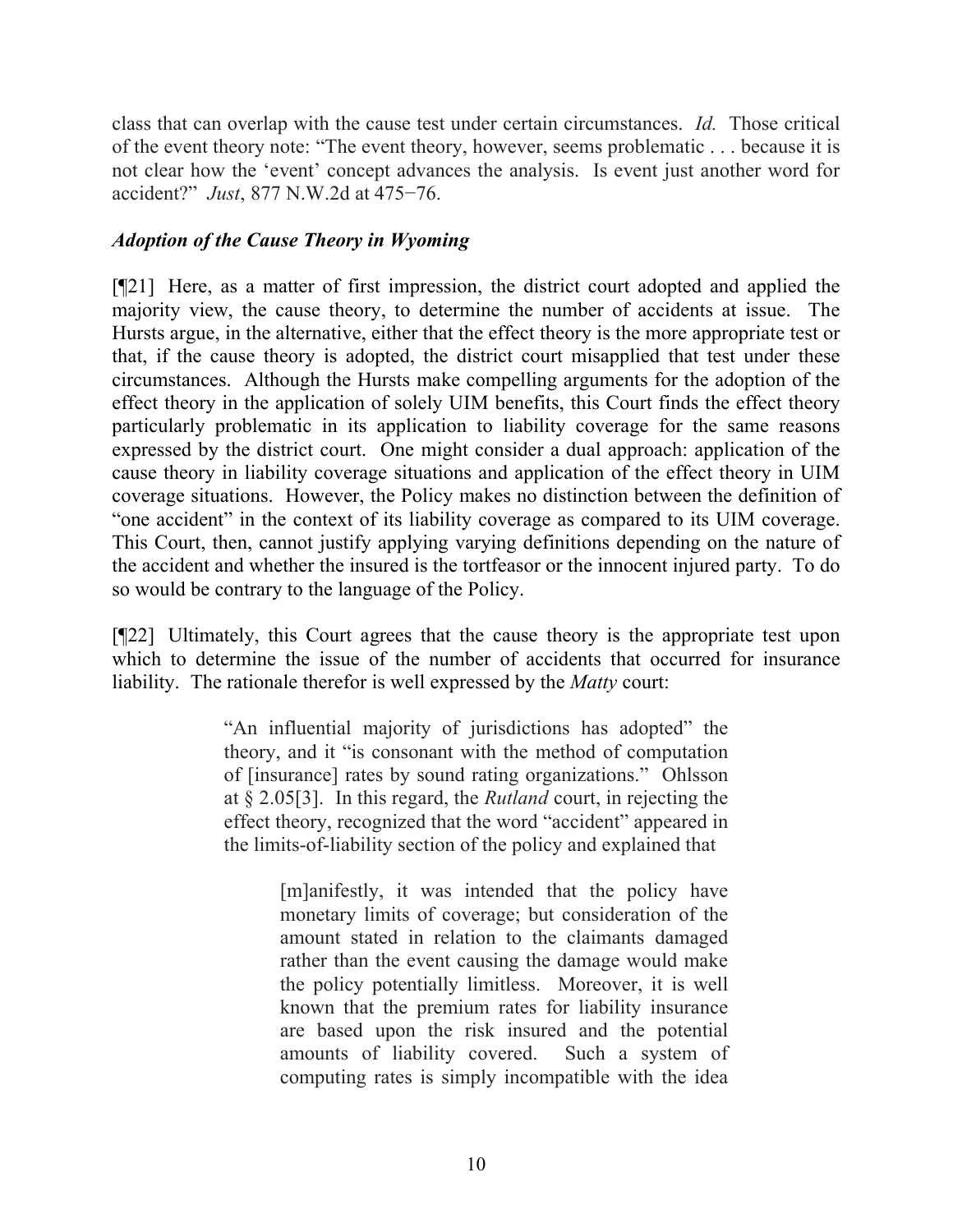of virtually limitless liability depending solely upon the number of claimants.

*Rutland*, 225 F.2d at 693.

Because the effect theory determines the number of accidents by the number of persons who sustained injuries (and the number of vehicles or other property that sustained damage), it has sometimes been called the "windfall" theory, has been said to violate "common sense," and "has not been applied to automobile liability cases, perhaps because automobile accidents are more easily understood than cases involving damage to realty." Ohlsson at 2.05[3][b]. Its rejection has therefore been encouraged. *Id.*

The cause theory corroborates the intent of the parties to the insurance contract in this case. As previously noted, the term "each accident" appears in the limitation of liability section of the State Auto policy, which clearly contemplates that there can be a single "accident" in which there are multiple vehicles, injured parties, and claims and provides that for that type of single accident, there will be a liability limit of \$100,000. By contrast, the effect theory, by defining accident in terms of the number of people injured and items of property damaged, would mean that there can never be one accident and a \$100,000 limit of liability in a multiple vehicle collision in which several persons are injured or vehicles damaged, or even in cases where the insured's vehicle collides with only one other vehicle and there are several people in that one vehicle who are injured. As with the claimants' proposed definition of the word "accident," the effect theory would relegate the contract's liability limit to near surplusage, applying only to accidents involving one vehicle and one passenger, while subjecting the insurer to unpredictable and potentially enormous liability in numerous cases. See *Greaves v. State Farm Ins. Co.*, 984 F.Supp. 12, 16 (D.D.C. 1997); *Rutland*, 225 F.2d at 692. If the word "accident" were intended to apply to each person injured and item of property damaged in an accident, the policy would simply have read that the limit of liability was \$100,000 "for each person injured or item of property damaged."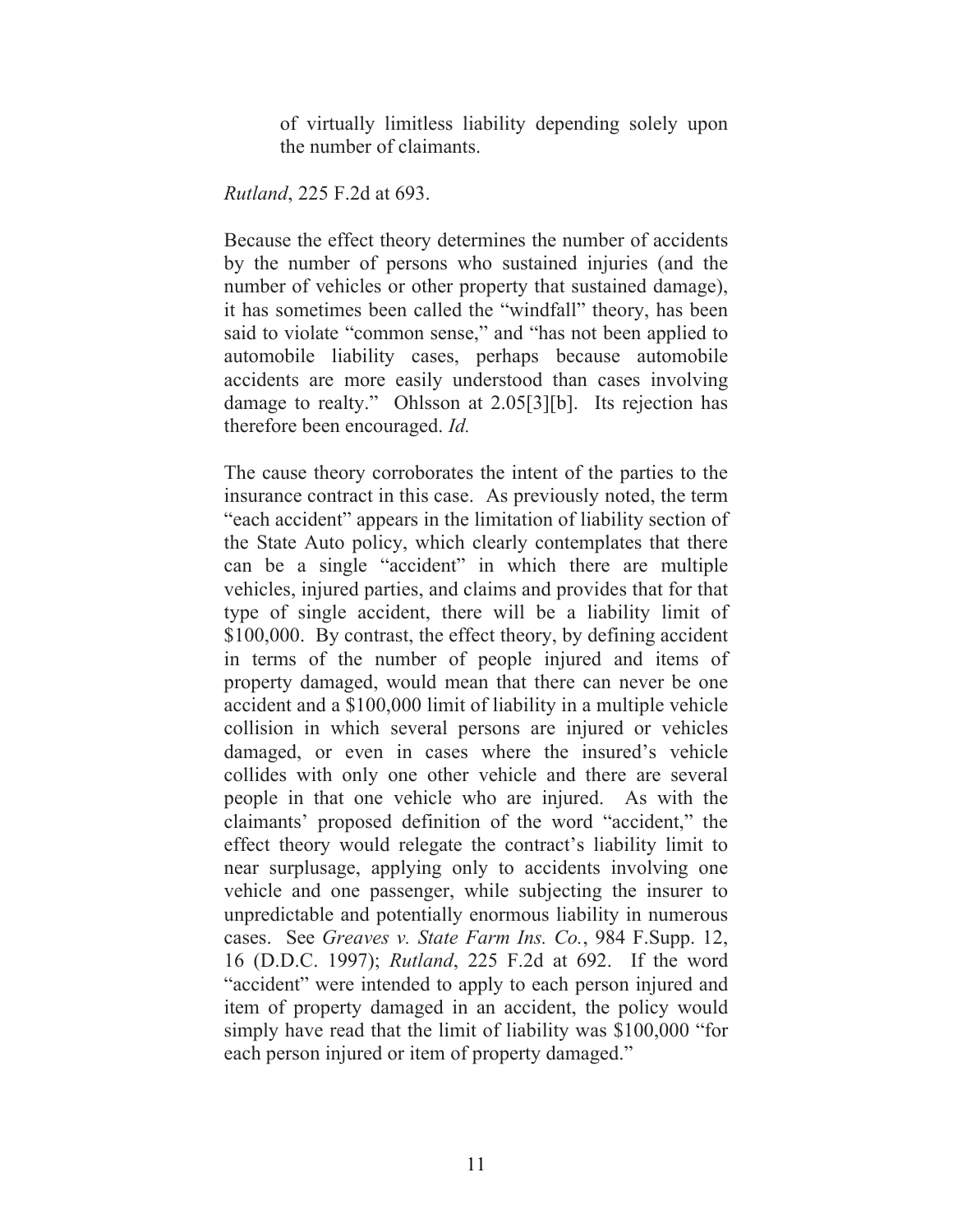Finally, the cause theory is more consistent with Georgia tort law than the effect and event theories, recognizing that liability insurance is designed to cover damages for the torts of the insured. Under our tort law, it is well settled that "no liability attaches unless the negligence alleged is the proximate cause of the injury sustained." *Harrison v. Jenkins*, 235 Ga. App. 665, 510 S.E.2d 345 (1998). Defining the number of separate "accidents" in terms of the number of separate "causes" is consistent with this rule. Several of the seminal cases that adopted the cause theory for construing the term "accident" employ this reasoning:

> The insured and the insurer intended by this contract to indemnify the insured's tort liability to third persons. Such liability arises from a negligent act on the part of the insured which is the proximate cause of an injury. The absence of proximate cause precludes tort liability. Proximate cause is an integral part of any interpretation of the words "accident" or "occurrence," as used in a contract for liability insurance which indemnifies the insured for his tortious acts.

*Truck Ins. Exchange v. Rohde*, 49 Wash.2d 465, 303 P.2d 659, 663 (1956). See also Ohlsson at § 2.05[3][a] (citing *Hyer v. Inter-Insurance Exchange of the Automobile Club of Southern California*, 77 Cal. App. 343, 246 P. 1055, 1057  $(1926)$ ).

*Matty*, 690 S.E.2d at 618–19. This Court agrees that the cause theory corroborates the intent of the parties to the insurance contract and is more consistent with tort law principles and hereby adopts the same in Wyoming.

# *Interpretation as Consistent with Intent of the Policy and Public Policy Behind Uninsured Motorist Insurance (UIM) Coverage*

[¶23] Finally, it should be noted that adoption of the cause theory, and its application in this case herein, are consistent with both the purpose and intent of this Policy, as well as the overall public policy behind UIM insurance benefits.

[¶24] The district court was concerned that adoption of the effect theory, as urged by the Hursts, effectively would remove "the actual cap on the insurance by allowing for a nebulous cap to be inserted in its place, based on the number of injured parties, collisions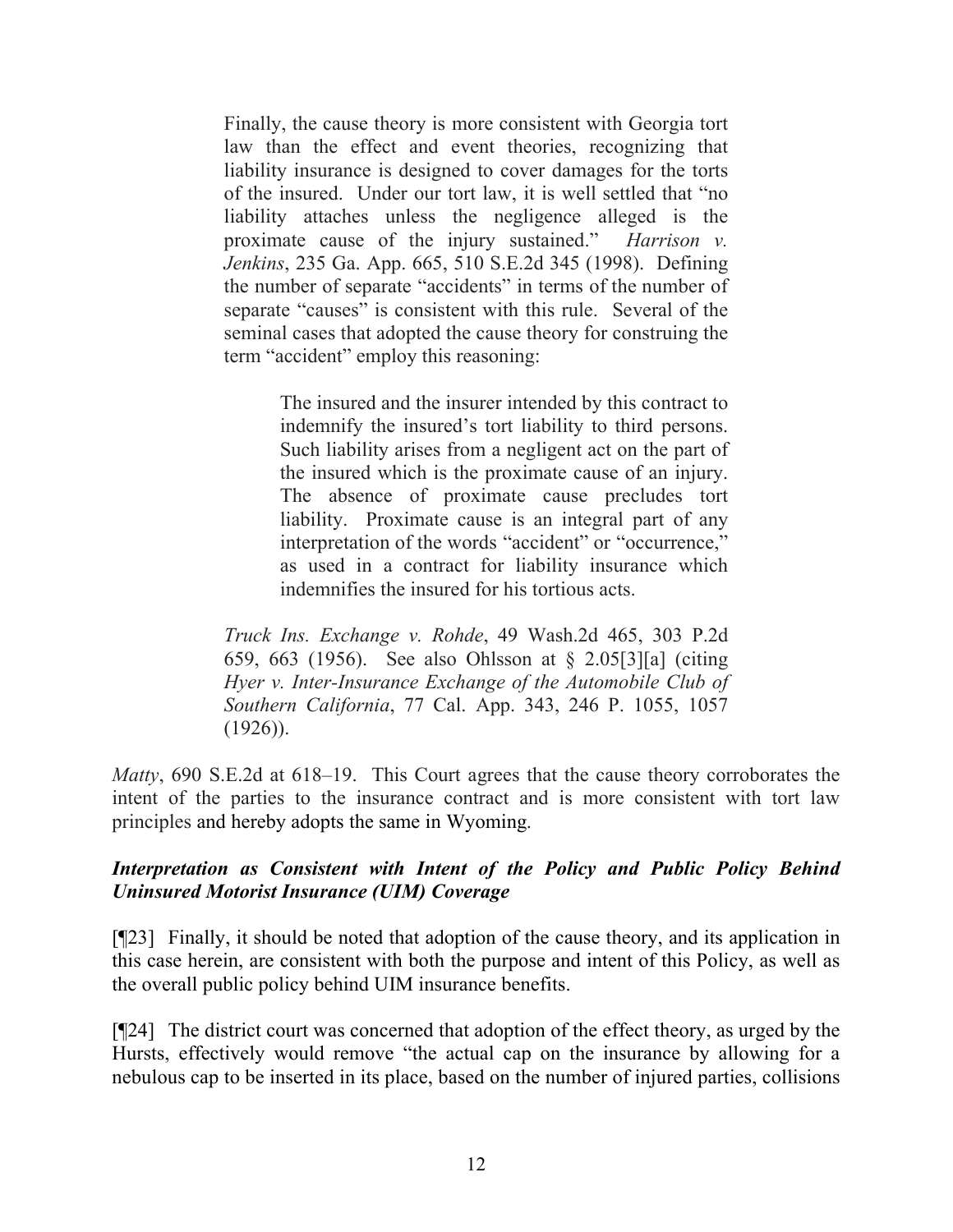or claimants." The district court also viewed the effect theory as "problematic and nonintuitive" in its application and stated that the theory "is rarely, if ever, applied in auto insurance cases . . . ."

[¶25] Overall, the intent of *liability* insurance coverage is that "[t]he insured and the insurer intended by th[e] contract to indemnify the insured's tort liability to third persons." *Just*, 877 N.W.2d at 474 (emphasis omitted). Thus, the "purpose of liability coverage" is to limit liability. *Id.* (citing *Rohde*, 303 P.2d 659). However, "U[I]M insurance is a form of casualty, rather than liability insurance." *Ulrich v. United Servs. Auto Ass'n*, 839 P.2d 942, 947 (Wyo. 1992). The "social function of insurance coverage" is to "provid[e] compensation for injuries sustained by innocent members of the public." *Century Sur. Co. v. Jim Hipner, LLC*, 2016 WY 81, ¶ 12, 377 P.3d 784, 790 (Wyo. 2016). Even more poignantly, "it is apparent that the purpose of uninsured-motorists insurance coverage is to provide to innocent automobile accident victims an *opportunity* to procure a means of insulating themselves from damages incurred as a result of unfortunate and far too frequently occurring automobile collisions with uninsured motorists." *Commercial Union Ins. Co. v. Stamper*, 732 P.2d 534, 537 (Wyo. 1987) (italics in original). In sum, there is a recognizable difference behind the parties' intent when entering into the liability coverage of the policy as compared to the uninsured motorist (UIM) provisions therein.

[¶26] Under the Hursts' Policy, MetLife never was exposed to potential unlimited thirdparty liability in the facts of this case, as was the concern of the district court, where the UIM provision of the Policy applied only to its insureds, the Hursts. Its liability was capped at two persons, looking only to how many accidents were involved. The application of the cause theory and a case-specific factual consideration as to how many accidents were at issue are in accord with the public policy behind UIM insurance coverage, a creature distinct and unique from liability coverage, while still recognizing the overall intent of these parties with respect to appropriately limiting MetLife's liability under the Policy. The result is equitable and consistent with this Court's historical interpretation of insurance policies.

# *Application of the Cause Theory to the Hursts*

 $[927]$  The district court concluded that, pursuant to the cause theory, only one (1) accident occurred for purposes of interpreting Policy limits. In reaching this conclusion, the district court focused on temporal and spatial considerations, noting that Terry's two impacts with the Hursts' bicycles occurred approximately thirty (30) feet and roughly one (1) second apart. The Court did not give much, if any, consideration to the notion of Terry's control of her vehicle. However, the element of control has a significant, if not overriding, impact on the determination of whether there is more than one accident, for without which there can be no single proximate, uninterrupted, and continuing cause.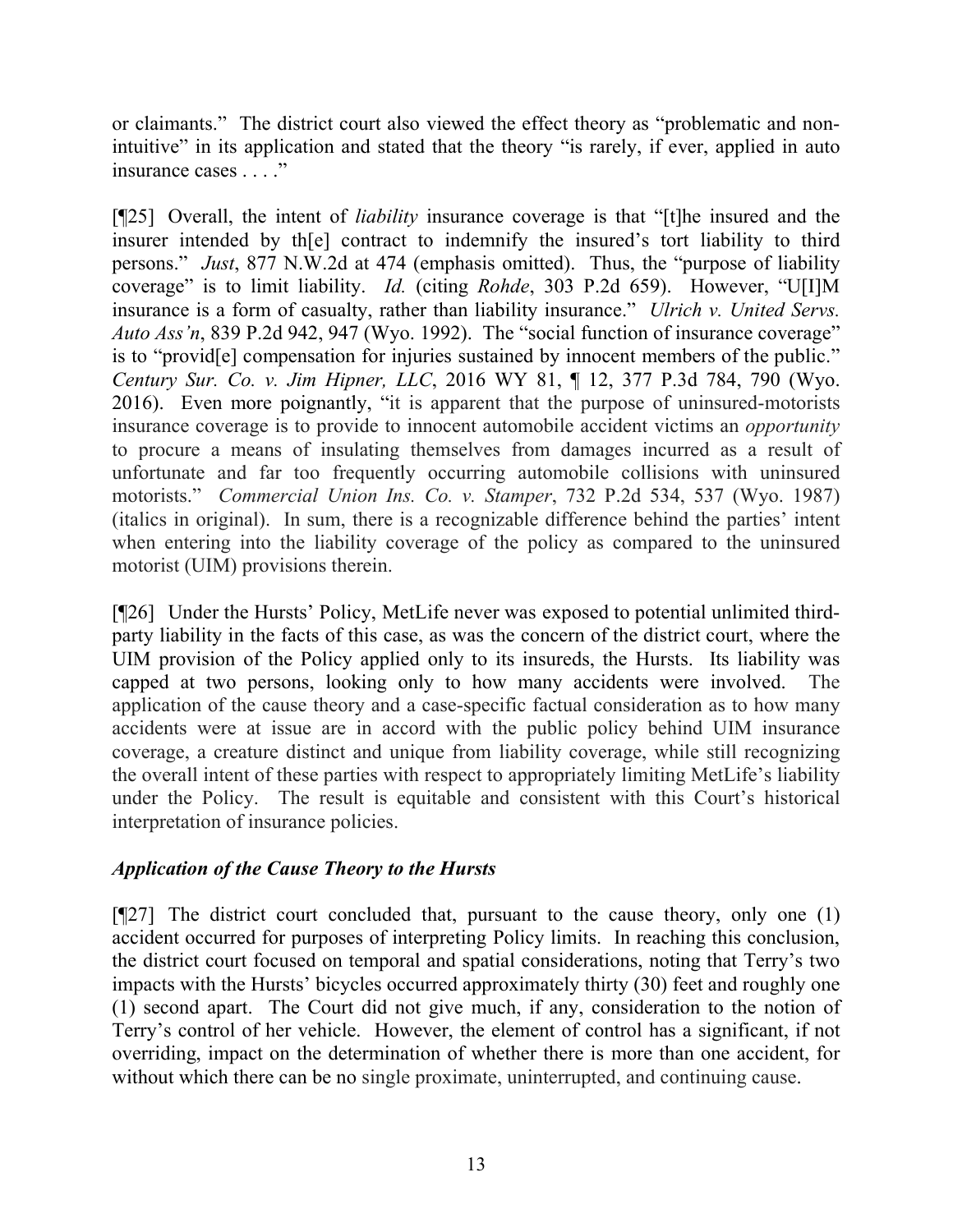### [¶28] As summarized by a Louisiana court:

These cases, and the parties' arguments, make clear that **the element of "control" is essential** to determining whether there was a single accident or more. Where a person loses control of the trajectory of his vehicle and strikes more than one person or vehicle, a court is more likely to find only one accident.

*Amberge v. Lamb*, 849 F. Supp. 2d 720, 725 (E.D. La. 2011) (emphasis added). "When collisions between multiple vehicles are separated by a period of time or the insured **maintains or regains** control of the vehicle before a subsequent collision, there are multiple occurrences." *Wilkins*, 179 P.3d at 1114 (emphasis added). *See also Olsen*, 202 N.W.2d 236; *Rohde*, 303 P.2d 659; *Illinois Nat. Ins. Co. v. Szczepkowicz*, 542 N.E.2d 90, 92 (Ill. App. 3d 1989); *Liberty Mut. Ins. Co. v. Rawls*, 404 F.2d 880 (5th Cir. 1968). Thus, application of the cause theory requires consideration of three elements: (1) temporal (time between events/injuries); (2) spatial (distance between events/injuries); and (3) dominion/control (whether the driver maintained or regained control of the vehicle between events/injuries) to determine whether there was a single proximate, uninterrupted, and continuing cause of the injuries sustained.

[¶29] Here, the stipulated facts reveal that the collisions with Larry Hurst and Sara Hurst could be separate incidents, each arising out of Terry's independent collision with each of the Hursts, riding his/her own, separate bicycle. There was no chain reaction or causal connection between the impact with Larry Hurst's bicycle and Sara Hurst's bicycle; nothing that necessitated an impact of the latter by virtue of the impact with the former, *so long as* Terry was in control of her vehicle at the time. The events occurred approximately thirty (30) feet away from each other and approximately one (1) second apart from each other.

[¶30] The parties agreed to be bound by the stipulated facts presented to the district court. As MetLife noted in its brief, "The record is void of any evidence such as debris in the road, brake marks, skid marks, swerving, obstacles that impacted Terry's ability to have control of the minivan." An inference could well be made, then, that Terry "was in control of the vehicle enough to make deliberate decisions about how and where to drive it," *Amberge*, 849 F. Supp. 2d at 726, and maintained control over her vehicle throughout these consecutive events. However, this Court is not permitted to make such inferences in a grant of summary judgment in favor of the Hursts. Rather, the law requires that this Court examine the materials in the record "from the vantage point most favorable to the nonmoving party opposing the motion, giving that party the benefit of all favorable inferences which may fairly be drawn from the materials." *Bangs v. Schroth*, 2009 WY